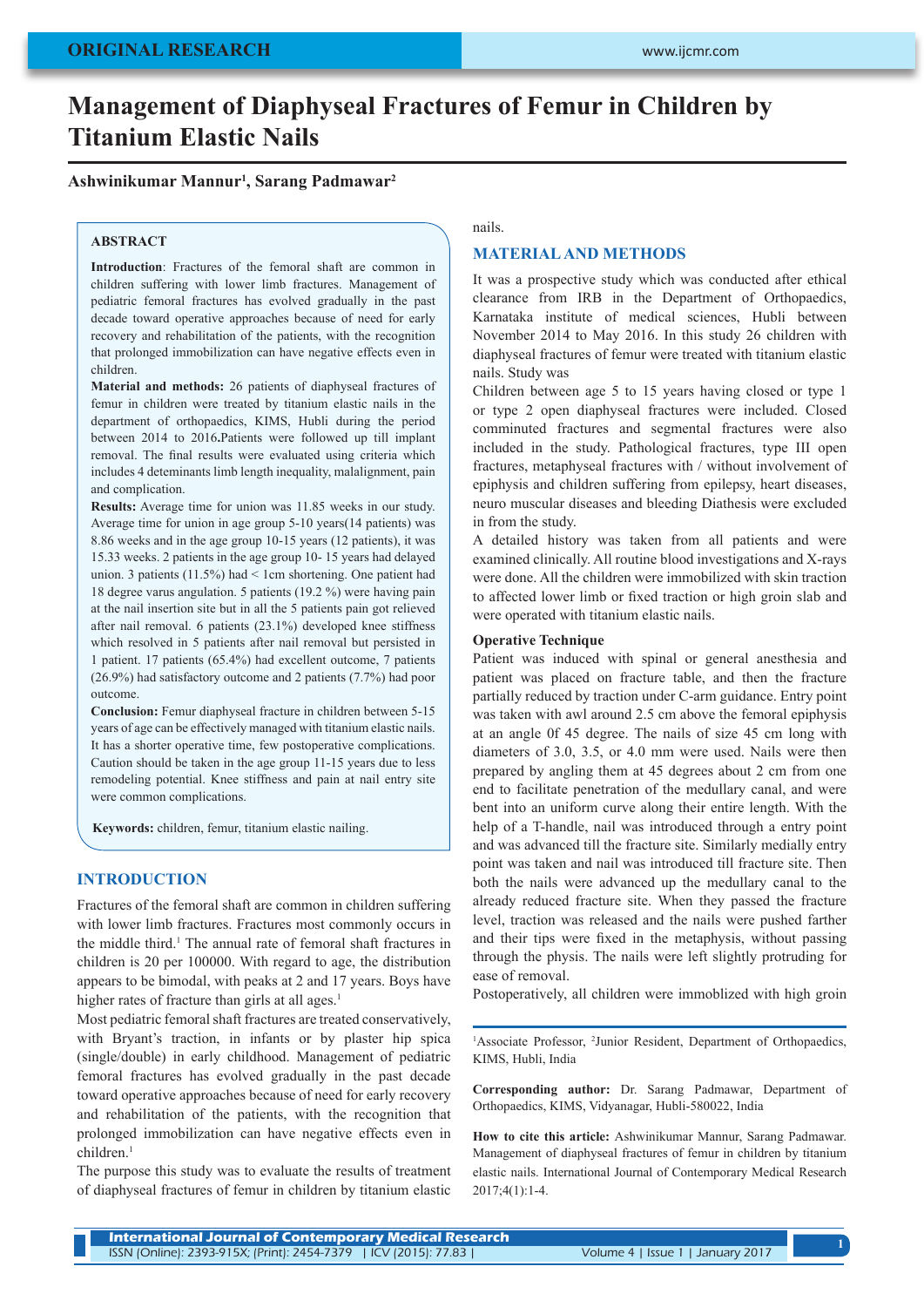slab. Static quadriceps exercise was advised. Patients were followed up at 4 weeks, 8 weeks, 12 weeks, 6 months and 1 year and were examined clinically for any evidence of wound infection, deformity, limb length discrepancy, knee stiffness, or any other complication and radiological assessment was done. Results were evaluated with the help of criteria as follows (table-1). The case should meet all criteria to categorise it as a

#### **STATISTICAL ANALYSIS**

Microsoft office 2007 was used for the statistical analysis. Descriptive statistics like mean and percentages were used for the statistical analysis.

## **RESULTS**

excellent result.

The following observations were made from the data collected during this study.26 patients with femur diaphyseal fractures were treated with titanium elastic nails.

In our study, age distribution was 5 yrs to 15 yrs.14 patients were in 5-10 yrs group (53.8%). 12 patients were in 11 -15 yrs age group (46.2%).Mean age of the patients was 10.31 years. Majority of the patients were males (88.5%) compared to females (11.5%) The common mode of injury was road traffic accident in 61.5% patients and self fall in 38.5% cases. Right femur was involved in 15 patients (57.7%) and left side was involved in 11 patients (42.3%). Fracture site was in the proximal 1/3rd in 6 patients (23%), mid  $1/3<sup>rd</sup>$  in 16 patients (61.5%) and distal  $1/3<sup>rd</sup>$ in 4 patients (15.5 %).

In our study, closed reduction was achieved in 21 (80.8%) patients. Open reduction was done with lateral approach to femur in 5 patients (19.2%).The mean duration of surgery was 72.23 minutes.Average blood loss was 75.38 ml.

11 fractures (42%) united within 8 weeks, 13 fractures(50%) united between 9 -16weeks. Only in 2 (7.7%) fractures, union was delayed.In most of the patients (23 patients /88.5%), there was no limb length discrepancy. There was <1cm shortening only in 3 cases (11.5%).There was no malalignment in 23 patients (88.6%).<5 degree malalignment was seen in 1 patient(3.8 %),5-10 degree malalignment was seen in 1 patient (3.8 degree), >10 degree malalignment was seen in 1 patient. 21 patients (80.8%) were having no pain. Only 5 (19.2%) patients had pain at the nail insertion site. 20 patients (76.9%) were without any complication.6 patients (23.1%) developed complication. Most common complication observed in our study was knee stiffness.

TENS outcome score was excellent in 17 patients (65.4%), satisfactory in 7 patients (26.9%) and poor only in 2 patients (7.7%). Clinical and X-ray photographs of the patients are shown in figures 1-6.

## **DISCUSSION**

The present study consists of 26 patients of diaphyseal fractures of femur in children treated in the Department of Orthopaedics, Karnataka institute of medical sciences, Hubli during the period between November 2014 to May 2016. The results obtained have been compared with the results obtained by the other works using same technique.

In our study there were 23 males (88.5%) and 3 females  $(11.5\%)$ . In the study conducted by Soni JF et al<sup>2</sup>, 70.83% patients were male. In the study conducted by L. A. Moroz et



**Figure-1:** Anteroposterior and lateral radiograph of right femur of 13 year old boy showing fracture shaft of right femur



**Figure-2:** Immediate postoperative radiograph



**Figure-3:** X-ray at 12 weeks



**Figure-4:** X-ray after implant removal

al3 , there were 171 males (74.7%) and 58 females (25.3%). In the study conducted by Roop Singh et  $al<sup>4</sup>$ , there were 28 males and7 females. In our study also males were predominant, may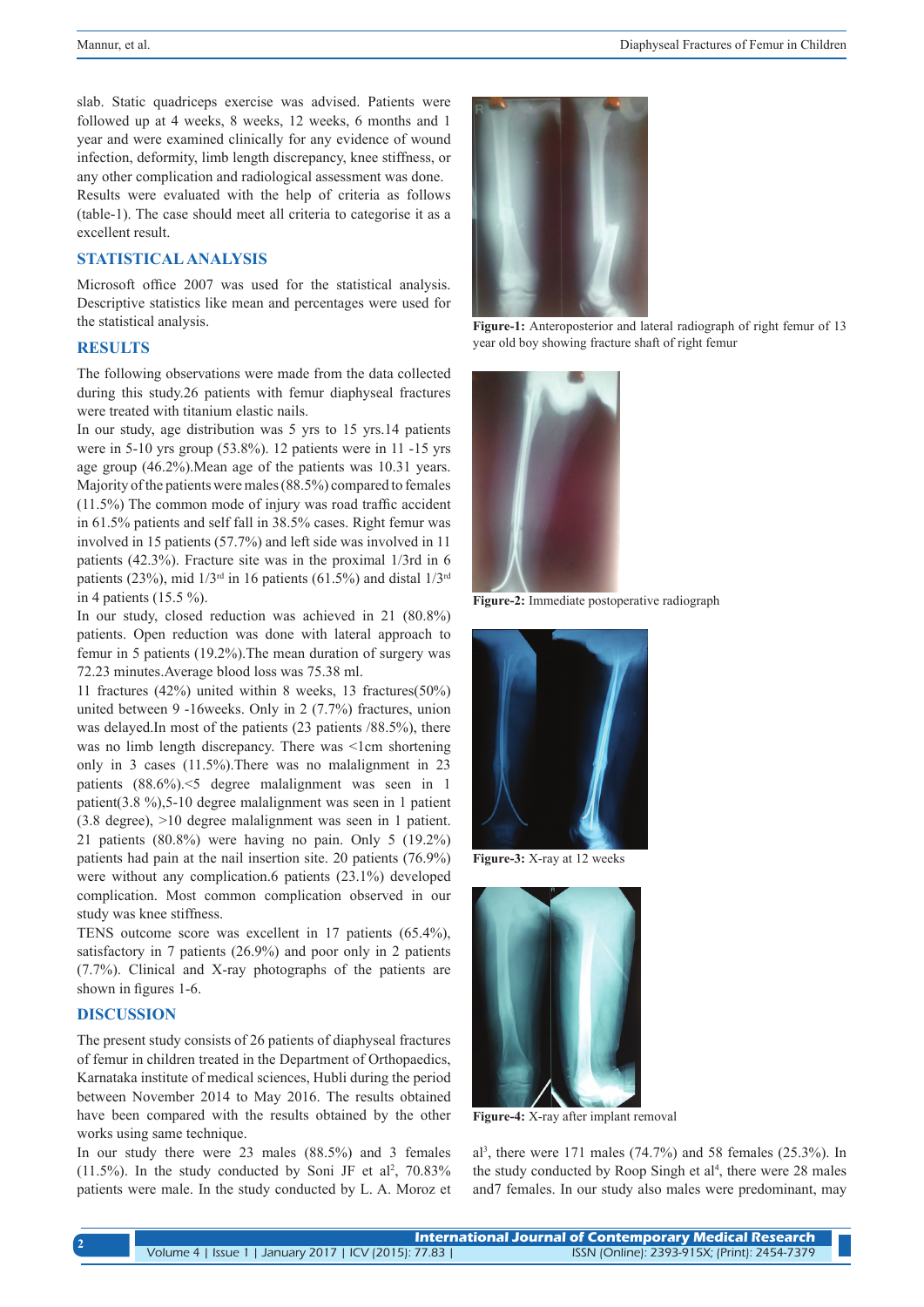

**Figure-5:** Clinical picture showing knee flexion



**Figure-6:** Clinical picture showing hip flexion

be because males are involved in more outdoor activities. In the study conducted by Saubhik Ray et al<sup>5</sup>, there were 16 males and 4 females.

In our study, Road traffic accidents was responsible for 16 patients(61.5%) and self fall was responsible for 10 patients  $(38.5\%)$ . In the study conducted by Roop Singh et al<sup>4</sup>, road traffic accidents was responsible for 40% cases. In the study conducted by L.A. Moroz et  $al^3$ , most common mechanism of injury was motor vehicle accident in 136 fractures (58.1%).

Right side was involved in 15 patients (57.7%) and left side in 11 patients (42.3%). Out of 26 patients, 3 patients were having associated fractures one patient was having fracture of base of 5th metatarsal of right foot. One patient was having fracture of distal end of left radius and one patient was having fracture of left tibia at mid 1/3rd. But functional outcome was not affected in any of the 3 patients. In the study conducted by Roop Singh et al4 , out of 35 patients, 15 patients were having associated injuries in which 5 had fracture of long bones. In the study conducted by L.A. Moroz et al<sup>3</sup>, multiple injuries were present in 66 patients (28.8%) in which 51 patients had associated fractures.

In our study, 6 patients (23%) were having fracture in proximal 1/3 rd region, 16 patients (61.5%) were having in mid  $1/3<sup>rd</sup>$ region and 4 patients (15.5%) were having fracture in the distal third region. In the study conducted by Roop Singh et al.<sup>4</sup>, out of 35 patients, 28 fractures were in the middle third region followed by proximal third region. In the study conducted by L.A. Moroz et al<sup>3</sup>, fracture occurred in proximal third 33 cases (14.1%), middle third in 165 cases (70.5%) and lower third in 35 cases (15%).

All patients were operated within a week of admission. Average operating time in this study was 72.23 minutes in the study conducted by. Saubhik Ray et al<sup>5</sup>, the average duration of surgery was 60 minutes. In the study conducted by Roop Singh et al<sup>4</sup>, average duration of surgery was 63 minutes.

Out of 26 patients, closed reduction was done in 21 patients (80.8%) while in 5 patients (19.2%) open reduction was done. In these 5 cases, a incision was taken at the fracture site on lateral aspect of the thigh and reduction was achieved. In all 5 cases soft tissue interposition was observed as obstacle for close reduction. In the study conducted by Roop Singh et al.<sup>4</sup>, out of 35 cases, in 3 cases intraoperative close reduction was difficult. Soft tissue interposition was the obstacle for closed reduction in 2 cases and in those 2 cases open reduction was done.

Average blood loss was 75.38 ml in our study. Blood loss was more in cases of open reduction.

Average duration of hospitalization was 12 days in our study. Herndon et al<sup>6</sup> showed that the hospital stay in the nonsurgical group averaged 28 days and in the surgical group averaged 17 days which was significant. Reeves et al<sup>7</sup> have shown that the mean hospital stay in the non-operative group was 29 days while in the operative group it was 15 days.

No patient had postoperative infection in our study. In the study conducted by L.A Moroz et al<sup>3</sup>, superficial infection at the site of nail insertion was seen in 4 cases (1.7%) and deep infection was observed in 2 cases (0.9%). In the study by Roop Singh et al4 , no cases of infection were seen. In the study by Saubhik Ray et al<sup>5</sup>, out of 20 patients, 1 patient developed superficial cellulitis.

Average time for union was 11.85 weeks in our study. Average time for union in age group 5-10 years(14 patients) was 8.86 weeks and in the age group 10-15 years (12 patients), it was 15.33 weeks. 2 patients in the age group 10- 15 years had delayed union. In the study conducted by Saubhik Ray et  $al^5$ , average time for union was 7.7 weeks  $(6 - 12$  weeks). In the study conducted by Roop Singh et al<sup>4</sup>, all the fractures united within 4 months of fixation with titanium elastic nails without any nonunion or delayed union case. The patients belonging to the age group <10 years and those who had a transverse fracture pattern had a shorter union time. Oh et al<sup>8</sup> observed that all 31 fractures in his series healed within 12 weeks (mean 10.5 weeks) without delayed union. Buechsenschuetz et al<sup>9</sup> reported that in 42 patients treated, all fractures healed at a mean of 88 days from injury.

Out of 26 patients, 23 patients (88.5%) were without any limb length discrepancies in our study while 3 patients (11.5%) had  $\leq$  1 cm shortening. In the study conducted by Roop Singh et al<sup>4</sup>, out of 35 patients, leg length discrepancy was seen only in cases who had angulation at the fracture sites. In the study conducted by Ajit saigal et al<sup>10</sup>, 1 patient (5.5%) developed  $>2$  cm limb length discrepancy. In the study conducted by Saubhik Ray et al5 , no patient had limb length discrepancy in titanium group but 2 patients had <2 cm shortening.In the study by L.A Moroz et al3 , minor limb length discrepancy was seen in 10 cases (4.3%). Out of 26 patients, 23 patients (88.6%) were without any malalignment, one patient had < 5 degree angulation, one patient had < 10 degree varus angulation and one patient had 18 degree varus angulation. In the study conducted by Roop Singh et al4 ,out of 35 patients, angulation in both anteroposterior